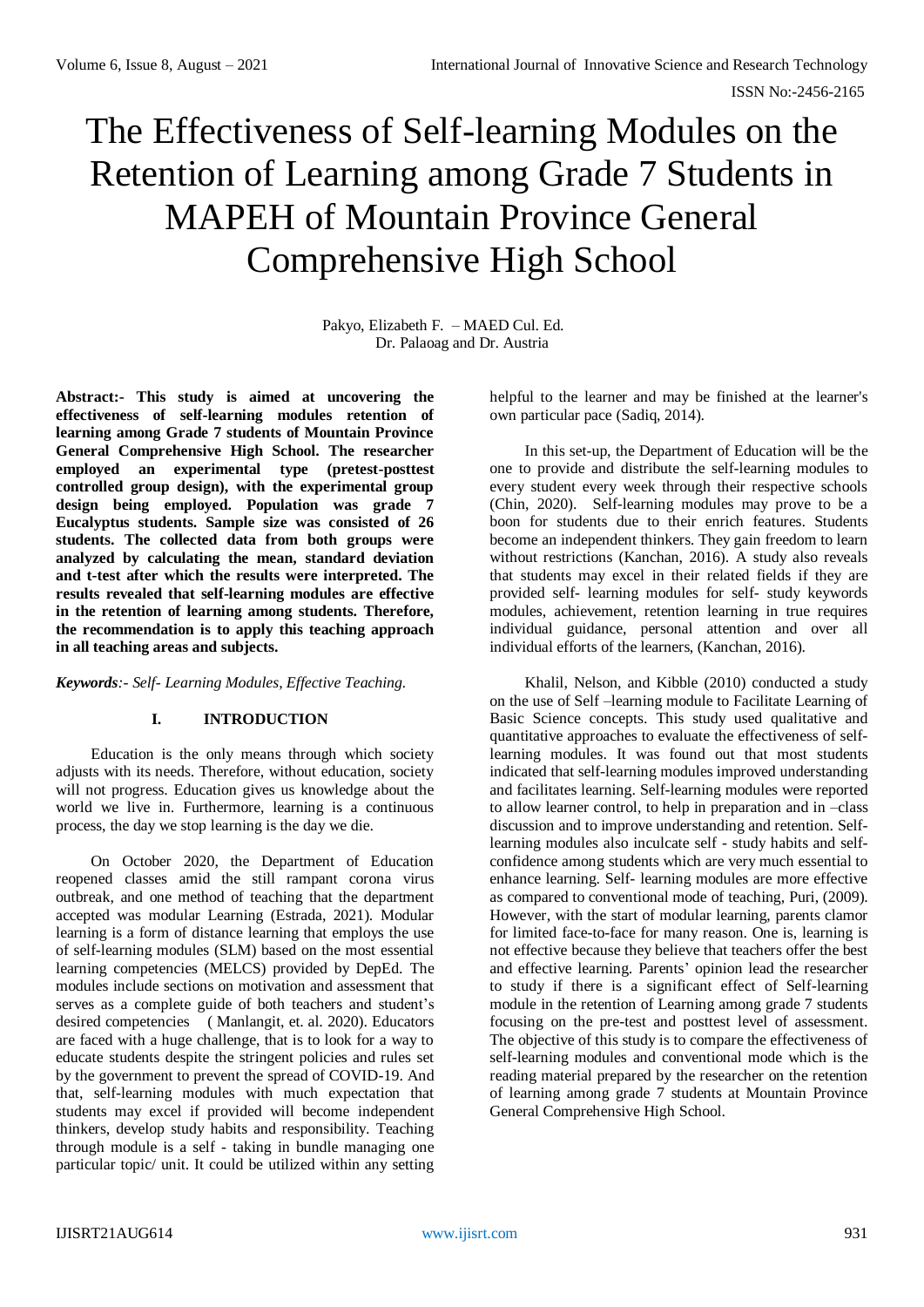ISSN No:-2456-2165

#### **II. METHODOLOGY**

The present study is an attempt to study the effectiveness of self-learning modules on the retention of learning among grade 7 students, so the researcher selected experimental method using pre-test and post - test on equivalent group design. The main tools used for the study were self-learning modules, pre-test and post-assessment in physical education. Self- learning modules has complete parts and based from standard Learning competencies prescribed by the department of Education. On the other hand, it contains only 3 parts but following the same objectives.

A pre-test was administered to both groups following the same criterion. After this, the students under experimental group were taught using self-learning modules while the control group were taught a reading material prepared by the researcher. After the experimentation, posttest was administered and scores were compared in order to assess the effectiveness of self-learning modules against reading material. After seven days, another posttest was administered to measure the retention level through each scores obtained of both the experimental and control group.

# **Population and Sample**

The aim of this study was to investigate the effectiveness of self-learning modules on the retention of learning among grade 7 students. Therefore grade 7 students of section Eucalyptus constituted the population of 26. Students sample were divided into two groups: the control group and the experimental group. Both groups were equated with pre-test and post test scores. Each group comprised of 13 students.

#### **III. RESULTS**

As presented in table 1, it indicates that the difference between the mean scores of the experimental group and control group was found to insignificant based on their p value at 0.05 levels. The obtained p value is .139 which is more than the standard p value. So the hypothesis, "there is significant effect of self-learning modules in the retention of learning between experimental and control group" on pretest is rejected.

Table 1: Difference between mean scores of the experimental and control group on pretest.

| <u>experimental and control group on pretest.</u> |    |      |      |        |      |
|---------------------------------------------------|----|------|------|--------|------|
| Group                                             |    | mean | SD   | u-test |      |
| Experimental                                      | 12 |      |      | 63     | .139 |
| Control                                           | 12 |      | 1.90 |        |      |

Table 2 indicates that the difference between mean scores of the experimental and control group on posttest was found to be significant at 0.05 levels. The obtained p value is .037 which is less than 0.05 levels. Hence, the hypothesis, "there is significant effect of self-learning modules in the retention of learning among grade 7 students at Mountain Province General Comprehensive High School was accepted. At posttest, the performance of experimental group was better than that of the control group. This study is

congruent with the article on the Use of Self-learning modules to facilitate learning by Mohammed K. Khalil and Jonathan Kibble (2010).

| Table 2: Difference between mean scores of the |
|------------------------------------------------|
| experimental and control group on posttest.    |

| experimental and control group on postlest. |    |      |       |        |       |
|---------------------------------------------|----|------|-------|--------|-------|
| Group                                       |    | mean | SD    | u-test |       |
| Experimental                                | 12 | 24   | 6.480 | 49.5   | 0.037 |
| Control                                     | 12 | 16   | 5.528 |        |       |

Table 3: Test of significant difference and retention between the experimental and the control group scores of the student's respondents on posttest. The result shows that experimental group who obtained a higher mean of 24 reveals that self-learning module is effective in the retention of learning among grade 7 students. The mean difference is 8 which is quiet a big difference and the obtained p- value is .037 which implies a significant result.

| Table 3: Mean difference on the result of posttest retention |  |  |
|--------------------------------------------------------------|--|--|
|--------------------------------------------------------------|--|--|

| test.       |     |                  |         |               |  |
|-------------|-----|------------------|---------|---------------|--|
| Test        | Mea | Mean             |         | Interpretatio |  |
|             | n   | <b>Differenc</b> | valu    | n             |  |
|             |     | e                | е       |               |  |
| Experimenta | 24  |                  | ${<}03$ | Significant   |  |
|             |     |                  |         |               |  |
| Control     | 16  |                  |         |               |  |

## **IV. DISCUSSION**

Instructional materials in the form of self-learning modules was developed for experimental and pass quality assurance from selected evaluators. This shows that selflearning module is understandable for students to use and reliable during experimentation. The Mean difference of the posttest scores tested significant with a p-value of .037. This study implies that base from the data gathered, it may therefore interpreted that the students taught through selflearning has better achievement in physical Education than those group who used an oriented activity. Self - learning modules is very effective in the retention of learning among students. Students will come up with their immediate selfreflection which will motivate them to regulate and manage their own learning styles. Thereby, creating an interest and positive attitude towards Physical Education as they are free to learn at their own pace.

# **V. CONCLUSION**

Results drawn from the statistical analysis and findings of the research concludes that Self-learning modules is effective in the retention of learning among grade 7 students than reading materials with limited activities. Students learn on their own pace and convenience.

Though it minimizes social interaction with peers and classmates, self-learning modules develop self-efficacy. Students are proud of themselves if they do their activities on their own with limited assistance from teachers and peer group.